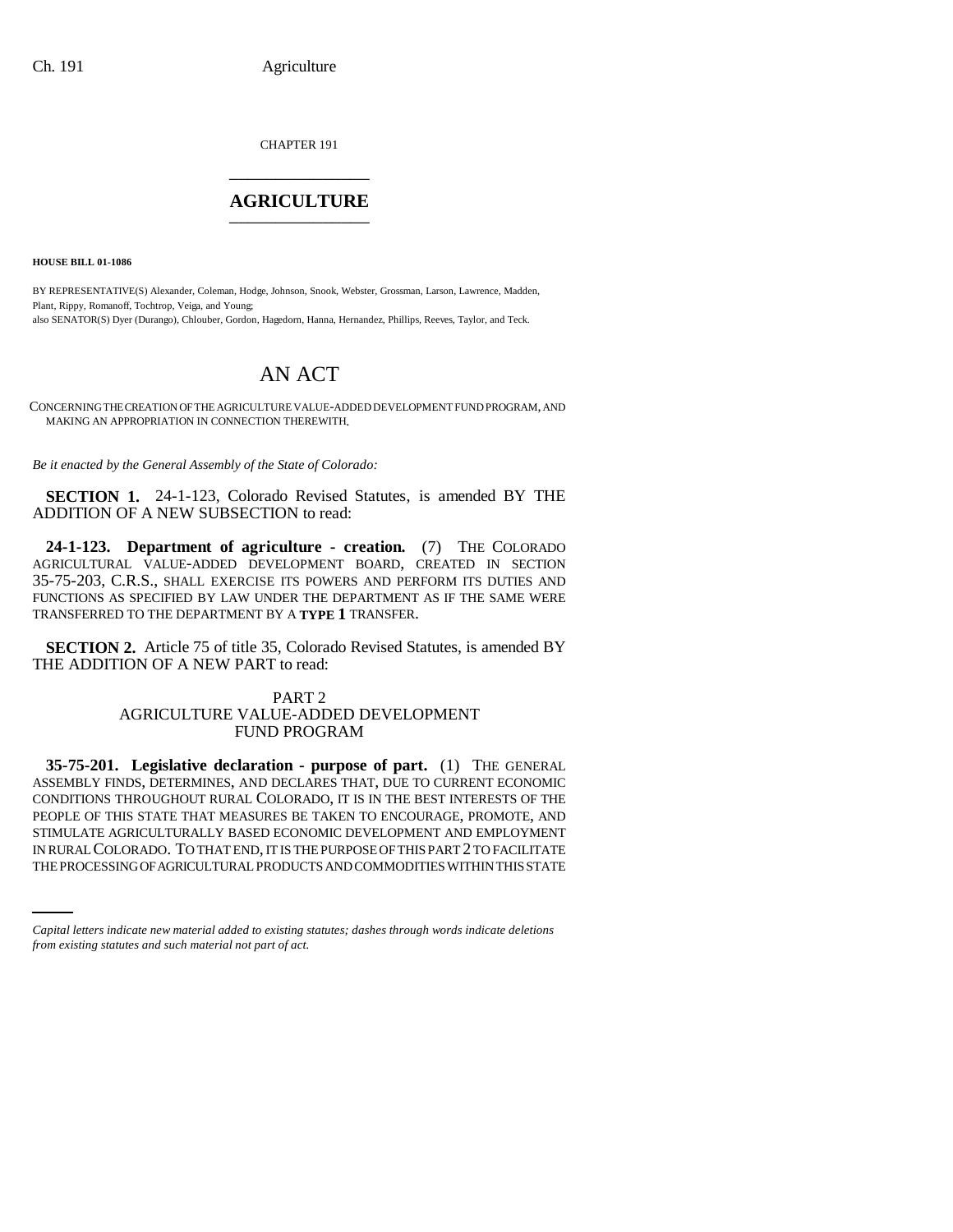### Agriculture Ch. 191

TO FURTHER STIMULATE THE ECONOMY AND EMPLOYMENT IN RURAL COLORADO AND TO SERVE AS A RESOURCE FOR THE STATE'S AGRICULTURAL INDUSTRY.

(2) THE GENERAL ASSEMBLY FURTHER FINDS, DETERMINES, AND DECLARES THAT THE PUBLIC PURPOSE SERVED BY THE TAX CREDITS, GRANTS, LOANS AND LOAN GUARANTEES, AND EQUITY INVESTMENTS AUTHORIZED BY THIS PART 2 AND BY SECTIONS 39-22-527 AND 39-22-528,C.R.S., PREPONDERATES OVER ANY INDIVIDUAL INTERESTS INCIDENTALLY SERVED THEREBY.

**35-75-202. Definitions.** AS USED IN THIS PART 2, UNLESS THE CONTEXT OTHERWISE REQUIRES:

(1) "BOARD" MEANS THE COLORADO AGRICULTURAL VALUE-ADDED DEVELOPMENT BOARD CREATED IN SECTION 35-75-203.

(2) "DEPARTMENT" MEANS THE DEPARTMENT OF AGRICULTURE.

(3) "DEVELOPMENT FACILITY" MEANS A COLORADO FACILITY THAT EITHER PRODUCES GOODS FROM AN AGRICULTURAL COMMODITY OR USES A PROCESS TO PRODUCE GOODS FROM AN AGRICULTURAL PRODUCT.

(4) "ELIGIBLE AGRICULTURAL VALUE-ADDED COOPERATIVE" MEANS A COOPERATIVE ASSOCIATION FORMED PURSUANT TO ARTICLE 55 OR 56 OF TITLE 7, C.R.S., FOR THE PURPOSE OF OPERATING A DEVELOPMENT FACILITY AND THAT MEETS THE ELIGIBILITY CRITERIA ESTABLISHED BY THE BOARD PURSUANT TO SECTION 35-75-204 (2).

(5) "FUND" MEANS THE AGRICULTURE VALUE-ADDED CASH FUND CREATED IN SECTION 35-75-205 (1).

(6) "MEMBER" MEANS A RESIDENT INDIVIDUAL OR A DOMESTIC OR FOREIGN CORPORATION SUBJECT TO THE PROVISIONS OF PART 3 OF ARTICLE 22 OF TITLE 39, C.R.S.

(7) "PARTICIPANT" MEANS A RESIDENT INDIVIDUAL OR A DOMESTIC OR FOREIGN CORPORATION SUBJECT TO THE PROVISIONS OF PART 3 OF ARTICLE 22 OF TITLE 39, C.R.S., THAT PURCHASES TAX CREDITS FROM, OR CONTRIBUTES CASH FUNDS TO, THE BOARD.

**35-75-203. Colorado agricultural value-added development board - creation - members.** (1) THERE IS HEREBY CREATED, WITHIN THE DEPARTMENT, THE COLORADO AGRICULTURAL VALUE-ADDED DEVELOPMENT BOARD FOR THE PURPOSE OF ENCOURAGING AND PROMOTING AGRICULTURAL BUSINESS PROJECTS THAT ADD VALUE TO AGRICULTURAL PRODUCTS AND AID THE ECONOMIES OF RURAL COMMUNITIES.

(2) THE BOARD SHALL CONSIST OF SEVEN MEMBERS OF THE AUTHORITY. THE COMMISSIONER OF AGRICULTURE SHALL BE AN EX OFFICIO, NONVOTING MEMBER OF THE BOARD.

(3) MEMBERS OF THE BOARD SHALL RECEIVE NO COMPENSATION FOR THEIR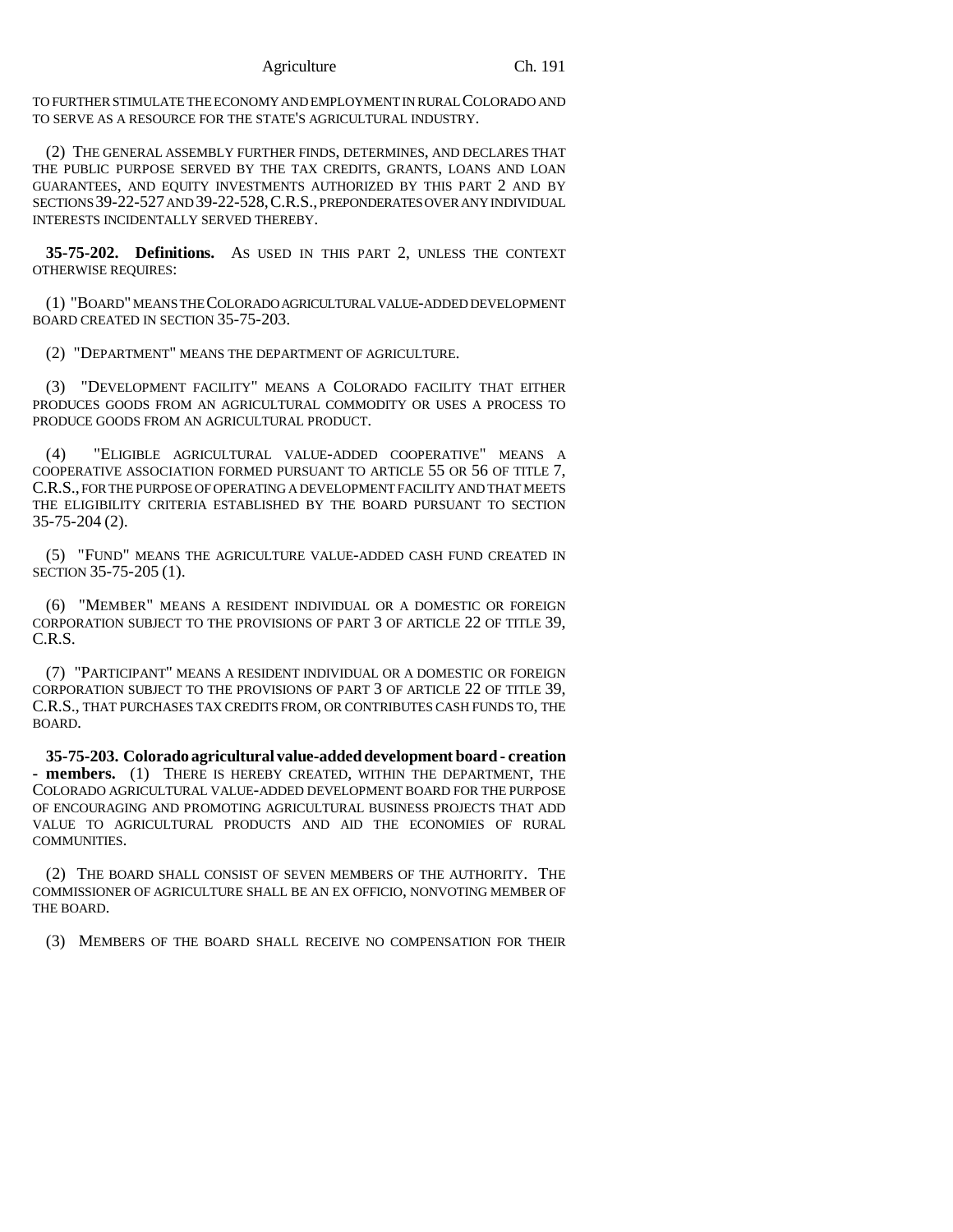SERVICE ON THE BOARD, BUT SHALL BE ENTITLED TO REIMBURSEMENT FOR ACTUAL AND NECESSARY TRAVEL AND OTHER ACTUAL EXPENSES INCURRED IN THE PERFORMANCE OF THEIR OFFICIAL DUTIES. THE BOARD SHALL ADOPT UNIFORM AND REASONABLE RULES GOVERNING THE INCURRING AND PAYING OF SUCH EXPENSES.

**35-75-204. Duties of the board - agriculture value-added grants, loans and loan guarantees, equity investments, and tax credits.** (1) THE BOARD HAS THE POWER TO MAKE GRANTS, LOANS AND LOAN GUARANTEES, AND EQUITY INVESTMENTS TO ELIGIBLE AGRICULTURAL VALUE-ADDED COOPERATIVES, AS DEFINED IN SECTION 35-75-202 (3), AND TO OFFER TAX CREDITS TO SUCH COOPERATIVES PURSUANT TO SECTION 39-22-527, C.R.S., FOR NEW OR ONGOING RURAL AGRICULTURAL BUSINESS PROJECTS THAT ADD VALUE TO COLORADO AGRICULTURAL PRODUCTS AND AID THE ECONOMY OF A RURAL COLORADO COMMUNITY. SUBJECT TO THE ANNUAL DOLLAR LIMITATIONS STATED IN SECTIONS 39-22-527 AND 39-22-528, C.R.S., THE BOARD ALSO HAS THE POWER TO FUND MARKET PROMOTION ACTIVITIES OF THE DEPARTMENT PURSUANT TO SECTION 35-75-205 (2) (f) AND TO OFFER TAX CREDITS TO PARTICIPANTS AND TO AGRICULTURAL BUSINESSES OTHER THAN ELIGIBLE AGRICULTURAL VALUE-ADDED COOPERATIVES SO LONG AS SUCH AGRICULTURAL BUSINESSES ARE LOCATED SOLELY IN COLORADO AND COMPLY WITH THE CRITERIA ESTABLISHED BY THE BOARD PURSUANT TO SUBSECTION (2) OF THIS SECTION, ADD VALUE TO AGRICULTURAL PRODUCTS, AND AID THE ECONOMY OF A RURAL COMMUNITY.

(2) THE BOARD SHALL EMPLOY THE FOLLOWING CRITERIA IN DETERMINING WHETHER TO AWARD AN AGRICULTURE VALUE-ADDED GRANT, LOAN, LOAN GUARANTEE, OR TAX CREDIT:

(a) THE AMOUNT OF THE CASH FUNDS INVESTED IN THE RURAL AGRICULTURAL PROJECT FROM PRIVATE SOURCES SHALL BE AT LEAST FIVE THOUSAND DOLLARS AND, OF THE TOTAL AMOUNT OF SUCH CASH FUNDS, AT LEAST FIFTY PERCENT SHALL BE FROM PRIVATE INDIVIDUALS OR ENTITIES WHO RESIDE IN COLORADO MORE THAN HALF OF EACH YEAR OR ARE DOMICILED IN COLORADO;

(b) THE EXPERIENCE, PROFESSIONAL QUALIFICATIONS, AND BUSINESS BACKGROUND OF THE DIRECTORS AND CONSULTANTS CHOSEN TO LEAD THE AGRICULTURAL BUSINESS PROJECT SHALL BE SUCH AS TO GIVE THE PROJECT A REASONABLE CHANCE OF SUCCESS UNDER THEIR LEADERSHIP;

(c) THE CONTEMPLATED SCHEDULE AND PHASING OF THE PROJECT, WHETHER ON AN ANNUAL OR MULTI-YEAR BASIS, SHALL BE SUCH AS TO GIVE THE PROJECT A REASONABLE CHANCE OF SUCCESS WITHIN THREE YEARS AT A CONSTANT OR DECLINING RATE OF SUPPORT FROM THE BOARD IN THE FORM OF GRANTS, LOANS, OR TAX CREDITS, OR A COMBINATION THEREOF; AND

(d) THE ECONOMIC IMPACT ON OTHER LOCAL BUSINESSES.

(2.5) IN ADDITION TO THE CRITERIA LISTED IN SUBSECTION (2) OF THIS SECTION, THE BOARD MAY ALSO CONSIDER:

(a) THE AGRICULTURAL BUSINESS PROJECT'S PLANNING FOR LONG-TERM SUCCESS THROUGH FEASIBILITY STUDIES, MARKETING PLANS, AND BUSINESS PLANS;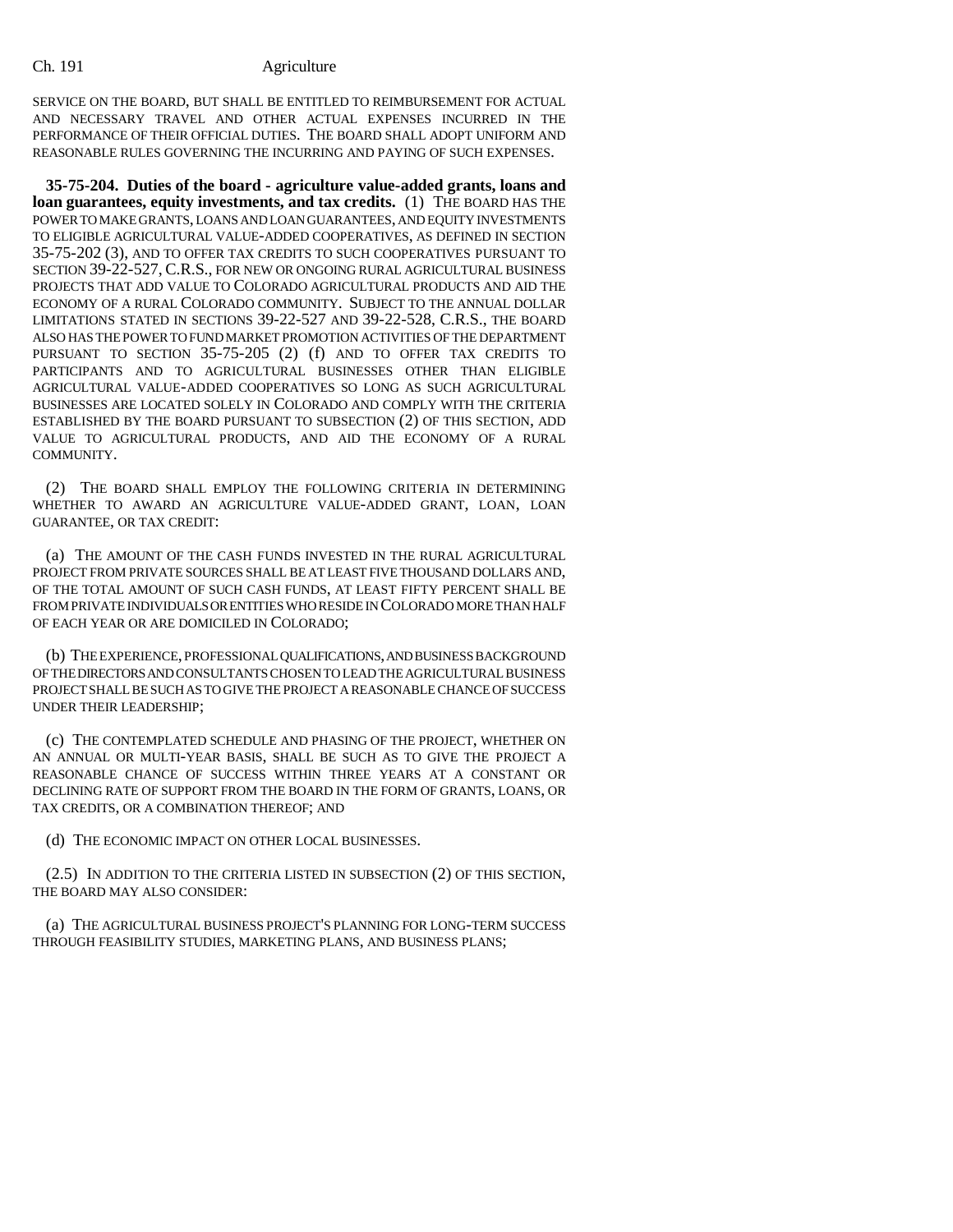(b) THE AGRICULTURAL BUSINESS PROJECT'S NET ECONOMIC BENEFIT TO THE STATE; AND

(c) THE AGRICULTURAL BUSINESS PROJECT'S NET ECONOMIC IMPACT ON OTHER LOCAL BUSINESSES.

(3) THE BOARD MAY REJECT ANY APPLICATION FOR GRANTS, LOANS AND LOAN GUARANTEES, EQUITY INVESTMENTS, OR TAX CREDITS PURSUANT TO THIS PART 2.

(4) (a) THE BOARD SHALL REQUIRE A FEASIBILITY STUDY OF A MEMBER'S RURAL AGRICULTURAL BUSINESS PROJECT CONCEPT TO BE PERFORMED BEFORE AWARDING A GRANT, LOAN, OR TAX CREDIT.

(b) UPON A DETERMINATION BY THE BOARD THAT THE PROJECT CONCEPT IS FEASIBLE, THE BOARD MAY CAUSE A MARKETING STUDY TO BE PERFORMED. SUCH MARKETING STUDY SHALL BE DESIGNED TO DETERMINE IF THE PROJECT CONCEPT MAY BE OPERATED PROFITABLY.

(c) UPON A DETERMINATION BY THE BOARD THAT THE PROJECT CONCEPT MAY BE OPERATED PROFITABLY, THE BOARD MAY PROVIDE FOR LEGAL ASSISTANCE TO SET UP THE PROJECT. SUCH LEGAL ASSISTANCE SHALL INCLUDE, BUT NOT BE LIMITED TO, PROVIDING ADVICE AND ASSISTANCE ON THE FORM OF BUSINESS ENTITY, THE AVAILABILITY OF TAX CREDITS, AND OTHER ASSISTANCE FOR WHICH THE MEMBER MAY QUALIFY AS WELL AS HELPING THE MEMBER APPLY FOR SUCH ASSISTANCE.

(5) THE BOARD MAY PROVIDE OR FACILITATE GRANTS, LOANS OR LOAN GUARANTEES, EQUITY INVESTMENTS, OR TAX CREDITS FOR THE MEMBER INCLUDING, BUT NOT LIMITED TO, LOANS FROM THE UNITED STATES DEPARTMENT OF AGRICULTURE RURAL DEVELOPMENT PROGRAM, SUBJECT TO AVAILABILITY. SUCH FINANCIAL ASSISTANCE SHALL ONLY BE PROVIDED TO FEASIBLE PROJECT CONCEPTS THAT MAY BE OPERATED PROFITABLY, AND THE AMOUNT OF SUCH FINANCIAL ASSISTANCE SHALL BE THE LEAST AMOUNT NECESSARY TO CAUSE THE PROJECT TO OCCUR, AS DETERMINED BY THE BOARD. THE BOARD MAY STRUCTURE THE FINANCIAL ASSISTANCE IN A WAY THAT CAUSES THE PROJECT TO OCCUR AND ALSO PROVIDES FOR A COMPENSATORY RETURN ON INVESTMENT OR LOAN PAYMENT TO THE BOARD, BASED UPON THE RISK OF THE PROJECT CONCEPT.

(6) THE BOARD MAY ALSO PROVIDE FOR CONSULTING SERVICES FOR THE BUILDING AND OPERATION OF THE PROJECT. SUCH CONSULTING SERVICES MAY BE PROVIDED THROUGH STATE EMPLOYEES OR THROUGH CONTRACTS WITH PRIVATE ENTITIES.

(7) THE BOARD MAY CHARGE THE MEMBER A REASONABLE FEE FOR PROCESSING AN APPLICATION FOR FINANCIAL ASSISTANCE OR FOR OTHER SERVICES PERFORMED BY THE BOARD OR ITS STAFF.

(8) THE BOARD MAY CONSULT WITH OTHER STATE OR FEDERAL AGENCIES AS NECESSARY TO PERFORM ITS DUTIES PURSUANT TO THIS PART 2.

**35-75-205. Tax credits, grants, loans and loan guarantees, and equity investments - agriculture value-added cash fund - created.** (1) THE MONEYS DERIVED FROM PURCHASES OF TAX CREDITS FROM THE BOARD BY PARTICIPANTS IN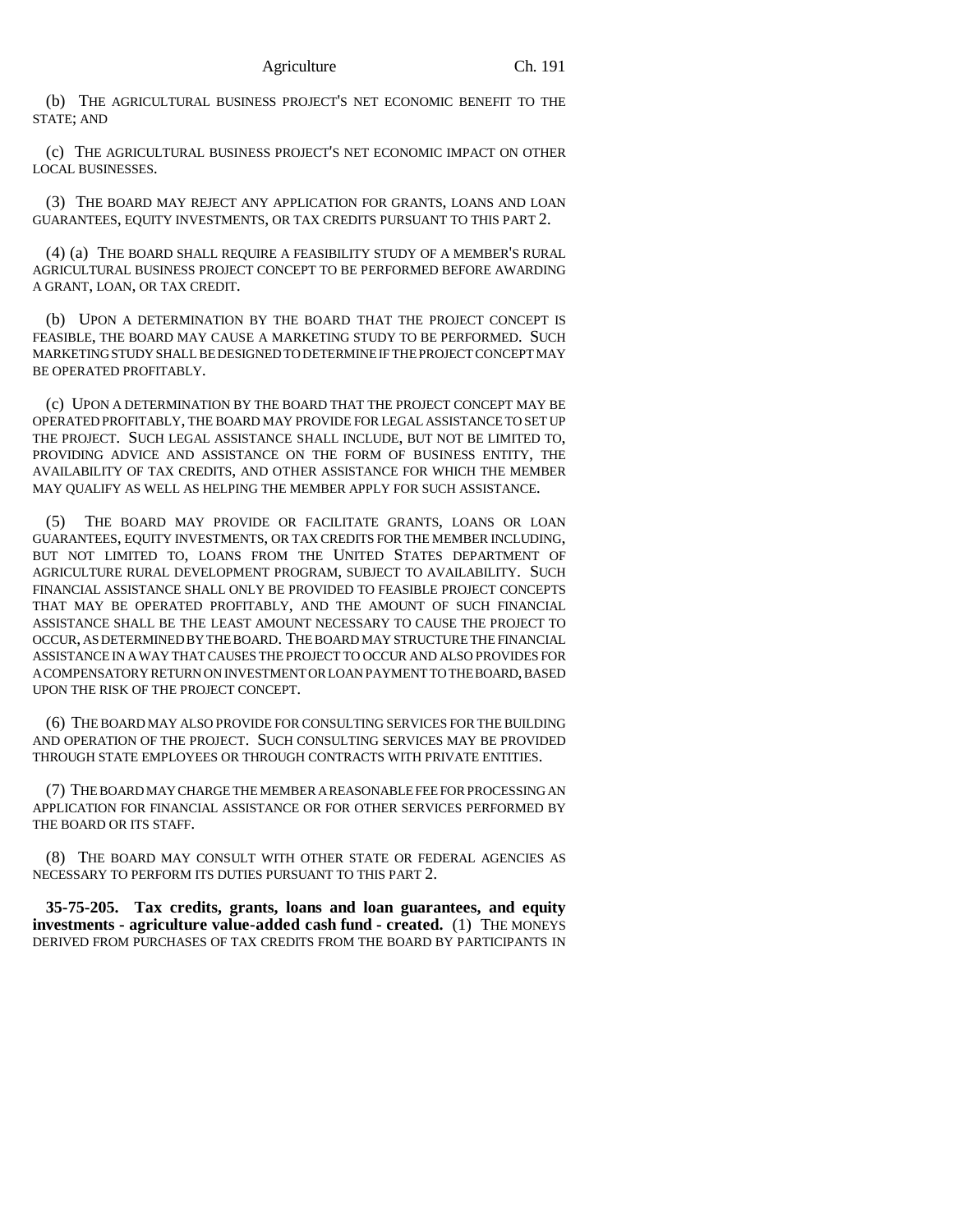ACCORDANCE WITH SECTION 39-22-528, C.R.S., AND MONEYS RECEIVED BY THE BOARD FROM PUBLIC OR PRIVATE GIFTS, GRANTS, OR DONATIONS OR FROM ANY OTHER SOURCE SHALL BE FORWARDED TO THE STATE TREASURER AND SHALL BE CREDITED TO THE AGRICULTURE VALUE-ADDED CASH FUND, WHICH FUND IS HEREBY CREATED. MONEYS IN THE FUND ARE CONTINUOUSLY APPROPRIATED TO THE BOARD AND SHALL BE USED FOR FINANCIAL OR TECHNICAL ASSISTANCE FOR THE PURPOSE OF PREPARING CRITERIA AND REVIEWING APPLICATIONS PROVIDED IN SECTION 35-75-204, TO RURAL AGRICULTURAL PROJECTS AND PROJECT CONCEPTS AS APPROVED BY THE BOARD. ALL INTEREST EARNED ON THE INVESTMENT OF MONEYS IN THE FUND SHALL BE CREDITED TO THE FUND. THE BOARD MAY PROVIDE OR FACILITATE TAX CREDITS, GRANTS, LOANS AND LOAN GUARANTEES, AND EQUITY INVESTMENTS FOR RURAL AGRICULTURAL PROJECTS OR PROJECT CONCEPTS; EXCEPT THAT SUCH TAX CREDITS, GRANTS, LOANS AND LOAN GUARANTEES, AND EQUITY INVESTMENTS SHALL BE LIMITED TO TWO MILLION DOLLARS PER PROJECT. TAX CREDITS, GRANTS, LOANS AND LOAN GUARANTEES, AND EQUITY INVESTMENTS MAY ONLY BE PROVIDED TO FEASIBLE PROJECTS AND FOR AN AMOUNT THAT IS THE LEAST AMOUNT NECESSARY TO CAUSE THE PROJECT TO OCCUR, AS DETERMINED BY THE BOARD. THE BOARD MAY STRUCTURE THE GRANTS, LOANS AND LOAN GUARANTEES, AND EQUITY INVESTMENTS IN A WAY THAT FACILITATES THE PROJECT AND ALSO PROVIDES FOR A COMPENSATORY RETURN ON INVESTMENT OR LOAN PAYMENT TO THE BOARD BASED ON THE RISK OF THE PROJECT. ANY MONEYS CREDITED TO THE AGRICULTURE VALUE-ADDED CASH FUND AND UNEXPENDED AT THE END OF ANY GIVEN FISCAL YEAR SHALL REMAIN IN THE FUND AND SHALL NOT REVERT TO THE GENERAL FUND OR ANY OTHER FUND.

(2) (a) THE BOARD, UPON APPLICATION, MAY:

(I) ISSUE CERTIFICATES OF GUARANTY COVERING A FIRST LOSS GUARANTEE UP TO, BUT NOT MORE THAN, TWENTY-FIVE PERCENT OF THE LOAN ON A DECLINING PRINCIPAL BASIS FOR LOANS TO ELIGIBLE BORROWERS, EXECUTING A NOTE OR OTHER EVIDENCE OF A LOAN MADE FOR THE PURPOSE OF A LOAN MADE PURSUANT TO THIS PART 2, BUT NOT TO EXCEED THE AMOUNT OF TWO HUNDRED FIFTY THOUSAND DOLLARS FOR ANY ELIGIBLE BORROWER; AND

(II) PAY FROM THE FUND TO AN ELIGIBLE LENDER UP TO TWENTY-FIVE PERCENT OF THE AMOUNT, ON A DECLINING PRINCIPAL BASIS, OF ANY LOSS ON ANY GUARANTEED LOAN MADE PURSUANT TO THE PROVISIONS OF THIS ARTICLE IN THE EVENT OF DEFAULT ON THE LOAN. UPON PAYMENT ON THE GUARANTEE, THE BOARD SHALL BE SUBROGATED TO ALL THE RIGHTS OF THE ELIGIBLE LENDER.

(b) THE BOARD SHALL CHARGE FOR EACH LOAN MADE PURSUANT TO THIS PART 2 A ONE-TIME PARTICIPATION FEE OF ONE PERCENT OF THE LOAN AMOUNT, WHICH SHALL BE COLLECTED BY THE ELIGIBLE LENDER AT THE TIME OF CLOSING AND PAID TO THE BOARD. IN ADDITION, THE BOARD MAY CHARGE A SPECIAL LOAN GUARANTEE FEE OF UP TO ONE PERCENT PER ANNUM OF THE OUTSTANDING PRINCIPAL, WHICH FEE SHALL BE COLLECTED FROM THE ELIGIBLE BORROWER BY THE ELIGIBLE LENDER AND PAID TO THE BOARD. MONEYS COLLECTED SHALL BE DEPOSITED IN THE AGRICULTURE VALUE-ADDED CASH FUND.

(c) MONEYS PAID TO SATISFY A DEFAULTED LOAN MADE PURSUANT TO THIS PART 2 SHALL ONLY BE PAID OUT OF THE AGRICULTURE VALUE-ADDED CASH FUND.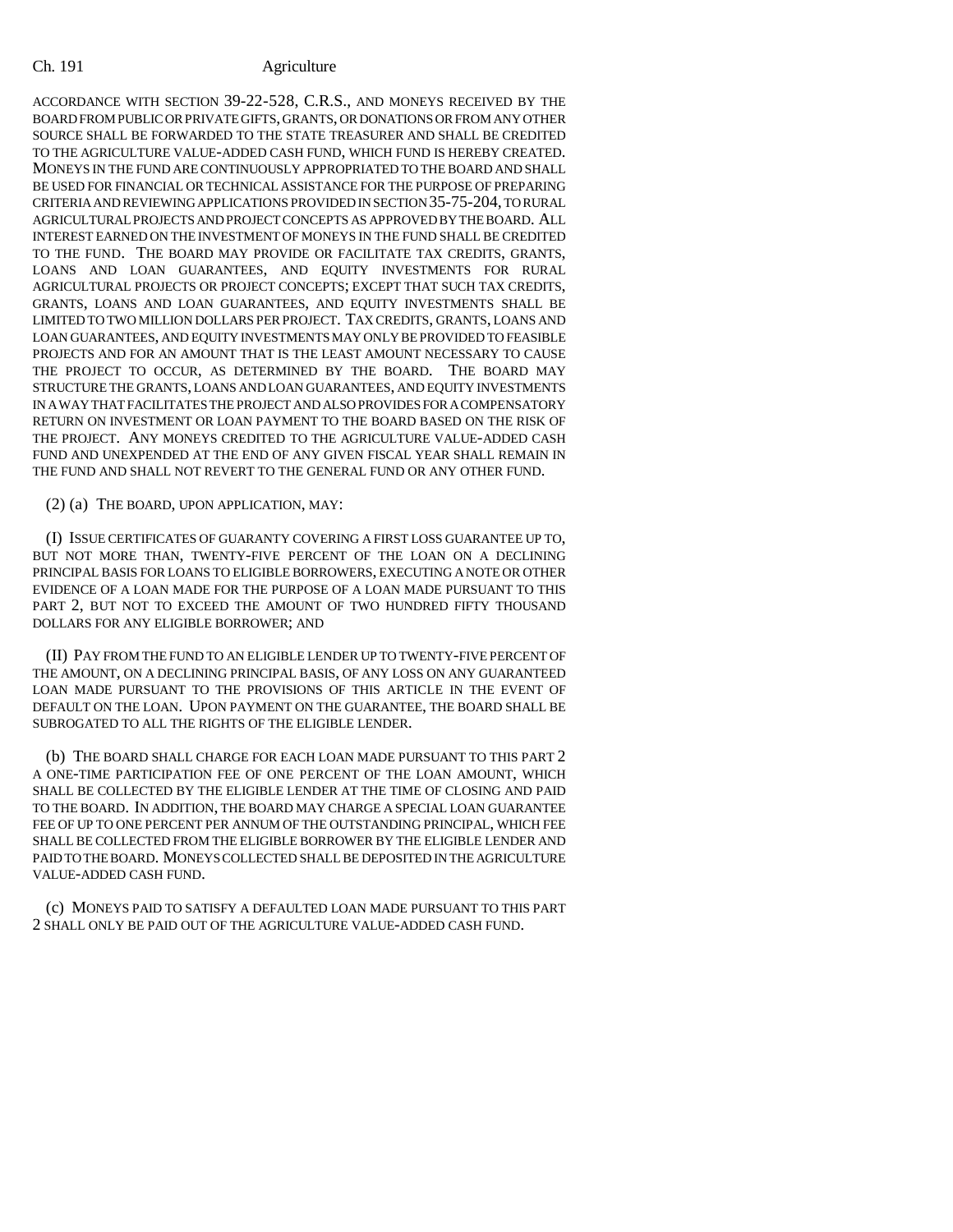### Agriculture Ch. 191

(d) THE TOTAL OUTSTANDING LOANS MADE PURSUANT TO THIS PART 2 SHALL AT NO TIME EXCEED AN AMOUNT WHICH, ACCORDING TO SOUND ACTUARIAL JUDGMENT, WOULD ALLOW IMMEDIATE REDEMPTION OF AT LEAST FORTY PERCENT OF THE OUTSTANDING LOANS GUARANTEED BY THE FUND AT ANY ONE TIME.

(e) THE BOARD MAY MAKE FINANCIAL ARRANGEMENTS FOR AN ELIGIBLE BUSINESS TO PURCHASE AN EXISTING, ESTABLISHED DEVELOPMENT FACILITY.

(f) THE DEPARTMENT SHALL, AS PART OF THE ADMINISTRATION OF THE AGRICULTURE VALUE-ADDED DEVELOPMENT FUND PROGRAM CREATED IN THIS PART 2, ESTABLISH MARKET PROMOTION ACTIVITIES AND MAY APPLY TO THE BOARD TO SUPPORT SUCH ACTIVITIES THROUGH DISBURSEMENTS FROM THE FUND.

(3) IN ANY GIVEN YEAR, AT LEAST TEN PERCENT OF THE FUNDS GRANTED TO RURAL AGRICULTURAL PROJECTS AND PROJECT CONCEPTS SHALL BE AWARDED IN RESPONSE TO GRANT REQUESTS OF FIFTY THOUSAND DOLLARS OR LESS. NO SINGLE RURAL AGRICULTURAL PROJECT OR PROJECT CONCEPT SHALL RECEIVE MORE THAN TWO HUNDRED THOUSAND DOLLARS IN GRANT AWARDS FROM THE BOARD.

**SECTION 3.** Part 5 of article 22 of title 39, Colorado Revised Statutes, is amended BY THE ADDITION OF THE FOLLOWING NEW SECTIONS to read:

**39-22-527. Agricultural value-added tax credit.** (1) AS USED IN THIS SECTION, "BOARD" MEANS THE COLORADO AGRICULTURAL VALUE-ADDED DEVELOPMENT BOARD CREATED IN SECTION 35-75-203, C.R.S.

(2) SUBJECT TO THE PROVISIONS OF THIS SECTION, FOR ANY INCOME TAX YEAR COMMENCING ON OR AFTER JANUARY 1, 2001, IF, BASED ON THE FINANCIAL REPORT PREPARED BY THE CONTROLLER IN ACCORDANCE WITH SECTION 24-77-106.5,C.R.S., THE CONTROLLER CERTIFIES THAT THE AMOUNT OF STATE REVENUES FOR THE STATE FISCAL YEAR ENDING IN THAT INCOME TAX YEAR EXCEEDS THE LIMITATION ON STATE FISCAL YEAR SPENDING IMPOSED BY SECTION 20 (7) (a) OF ARTICLE X OF THE STATE CONSTITUTION AND THE VOTERS STATEWIDE EITHER HAVE NOT AUTHORIZED THE STATE TO RETAIN AND SPEND ALL OF THE EXCESS STATE REVENUES OR HAVE AUTHORIZED THE STATE TO RETAIN AND SPEND ONLY A PORTION OF THE EXCESS STATE REVENUES FOR THAT FISCAL YEAR, THERE SHALL BE ALLOWED TO EACH MEMBER, AS DEFINED IN SECTION 35-75-202 (5),C.R.S., WHO HAS HAD AN APPLICATION FOR A TAX CREDIT APPROVED IN ACCORDANCE WITH SUBSECTION (3) OF THIS SECTION, A CREDIT WITH RESPECT TO THE INCOME TAXES IMPOSED BY THIS ARTICLE IN AN AMOUNT EQUAL TO THE LESSER OF FIFTY PERCENT OF SUCH MEMBER'S INVESTMENT OR FIFTEEN THOUSAND DOLLARS; EXCEPT THAT THE TOTAL AMOUNT OF TAX CREDITS ALLOWED TO MEMBERS WITH RESPECT TO ANY ONE PROJECT SHALL NOT EXCEED ONE MILLION FIVE HUNDRED THOUSAND DOLLARS.

(3) TO QUALIFY FOR THE CREDIT PROVIDED BY THIS SECTION, A MEMBER SHALL SUBMIT A TAX CREDIT CERTIFICATE WITH EACH INCOME TAX RETURN. APPLICATION FORMS FOR TAX CREDIT CERTIFICATES SHALL BE OBTAINED FROM THE BOARD. UPON RECEIVING A PROPERLY COMPLETED APPLICATION FORM FROM A MEMBER, THE BOARD SHALL DETERMINE WHETHER THE MEMBER HAS SATISFIED THE REQUIREMENTS FOR ALLOWANCE OF THE CREDIT AS SPECIFIED IN SECTION 35-75-204, C.R.S. IF THE MEMBER HAS SATISFIED SAID REQUIREMENTS AND THE BOARD HAS NOT ALREADY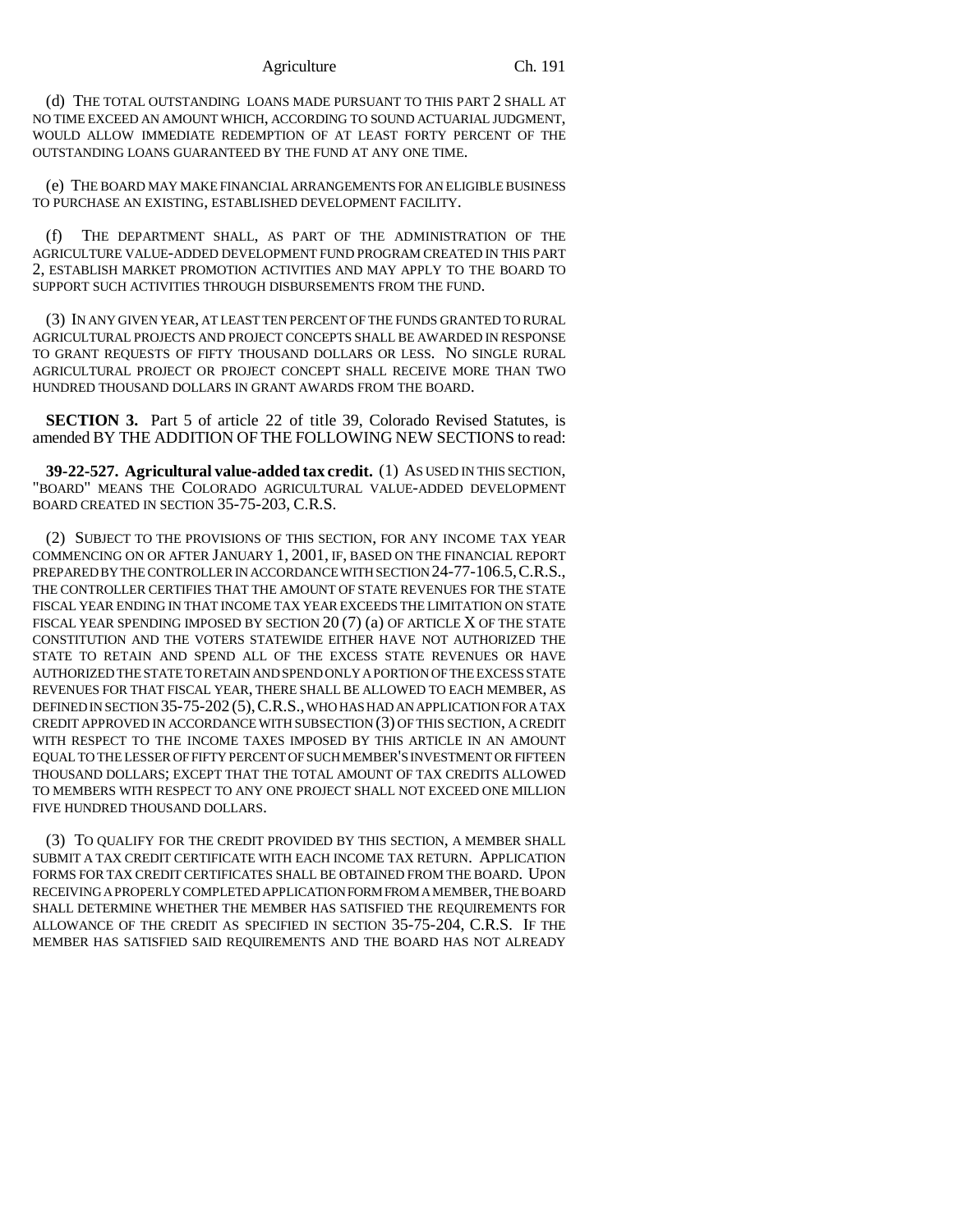ISSUED TAX CREDIT CERTIFICATES IN THE MAXIMUM AMOUNT PERMITTED FOR THE FISCAL YEAR IN WHICH THE APPLICATION WAS FILED, THE BOARD SHALL ISSUE A TAX CREDIT CERTIFICATE IN THE APPROPRIATE AMOUNT AND SHALL NOTIFY THE EXECUTIVE DIRECTOR OF THE AMOUNT OF THE TAX CREDIT AND THE IDENTITY OF THE MEMBER TO WHOM THE TAX CREDIT WAS ISSUED. THE MAXIMUM AGGREGATE VALUE OF TAX CREDIT CERTIFICATES THAT THE BOARD MAY ISSUE PURSUANT TO THIS SECTION IN ANY GIVEN FISCAL YEAR IS FOUR MILLION DOLLARS.

(4) THE BOARD SHALL CERTIFY AT LEAST TEN PERCENT OF THE TAX CREDITS AUTHORIZED BY THIS SECTION IN ANY FISCAL YEAR IN CONNECTION WITH QUALIFIED PROJECTS HAVING CAPITAL COSTS OF NO MORE THAN ONE MILLION DOLLARS.

(5) IF MEMBERS APPLYING FOR TAX CREDITS AUTHORIZED BY THIS SECTION IN CONNECTION WITH ANY ONE PROJECT WOULD BE ELIGIBLE FOR TAX CREDITS IN EXCESS OF ONE MILLION FIVE HUNDRED THOUSAND DOLLARS, SUCH TAX CREDITS SHALL BE PRORATED AMONG THE MEMBERS ON A PERCENT-OF-INVESTMENT BASIS, NOT TO EXCEED THE MAXIMUM ALLOWED PER MEMBER.

(6) BEGINNING MARCH 1, 2002, AND ON MARCH 1 OF EACH YEAR THEREAFTER, THE BOARD SHALL DETERMINE THE TOTAL AMOUNT OF TAX CREDITS TO BE ISSUED TO AGRICULTURAL VALUE-ADDED COOPERATIVES PURSUANT TO THIS SECTION IN THAT FISCAL YEAR. IF THE BOARD DETERMINES THAT LESS THAN FOUR MILLION DOLLARS' WORTH OF TAX CREDITS WILL BE ISSUED TO AGRICULTURAL VALUE-ADDED COOPERATIVES PURSUANT TO THIS SECTION IN THAT FISCAL YEAR, THE BOARD MAY ISSUE THE REMAINING AUTHORIZED TAX CREDITS TO PARTICIPANTS PURSUANT TO SECTION 39-22-528.

(7) THE GENERAL ASSEMBLY HEREBY FINDS AND DECLARES THAT, IN ORDER FOR ALL GEOGRAPHIC AREAS OF COLORADO TO HAVE THE OPPORTUNITY FOR ECONOMIC DEVELOPMENT, IT IS VITAL THAT A SOURCE OF FUNDING BE CREATED FOR RURAL BUSINESS ENTERPRISES. THE GENERAL ASSEMBLY FURTHER FINDS AND DECLARES THAT CREATING AN INCOME TAX CREDIT FOR INVESTMENT IN RURAL BUSINESS ENTERPRISES IS A REASONABLE METHOD OF REFUNDING A PORTION OF THE EXCESS STATE REVENUES REQUIRED TO BE REFUNDED IN ACCORDANCE WITH SECTION 20 (7) (d) OF ARTICLE X OF THE STATE CONSTITUTION.

(8) IF THE AMOUNT OF THE CREDIT ALLOWED PURSUANT TO THE PROVISIONS OF THIS SECTION EXCEEDS THE AMOUNT OF THE INCOME TAXES OTHERWISE DUE ON THE TAXPAYER'S INCOME IN THE INCOME TAX YEAR FOR WHICH THE CREDIT IS BEING CLAIMED, THE AMOUNT OF THE CREDIT NOT USED AS AN OFFSET AGAINST INCOME TAXES IN SAID INCOME TAX YEAR SHALL NOT BE CARRIED FORWARD AND USED AS A CREDIT AGAINST THE TAXPAYER'S SUBSEQUENT YEARS' INCOME TAX LIABILITY.

(9) (a) IF, BASED ON THE FINANCIAL REPORT PREPARED BY THE CONTROLLER IN ACCORDANCE WITH SECTION 24-77-106.5,C.R.S., THE CONTROLLER CERTIFIES THAT THE AMOUNT OF STATE REVENUES FOR THE STATE FISCAL YEAR COMMENCING ON JULY 1, 2000, EXCEEDS THE LIMITATION ON STATE FISCAL YEAR SPENDING IMPOSED BY SECTION 20(7) (a) OF ARTICLE X OF THE STATE CONSTITUTION FOR THAT FISCAL YEAR BY LESS THAN FOUR HUNDRED MILLION DOLLARS, THEN THE CREDIT AUTHORIZED BY SUBSECTION (2) OF THIS SECTION SHALL NOT BE ALLOWED FOR THE INCOME TAX YEAR COMMENCING ON JANUARY 1, 2001.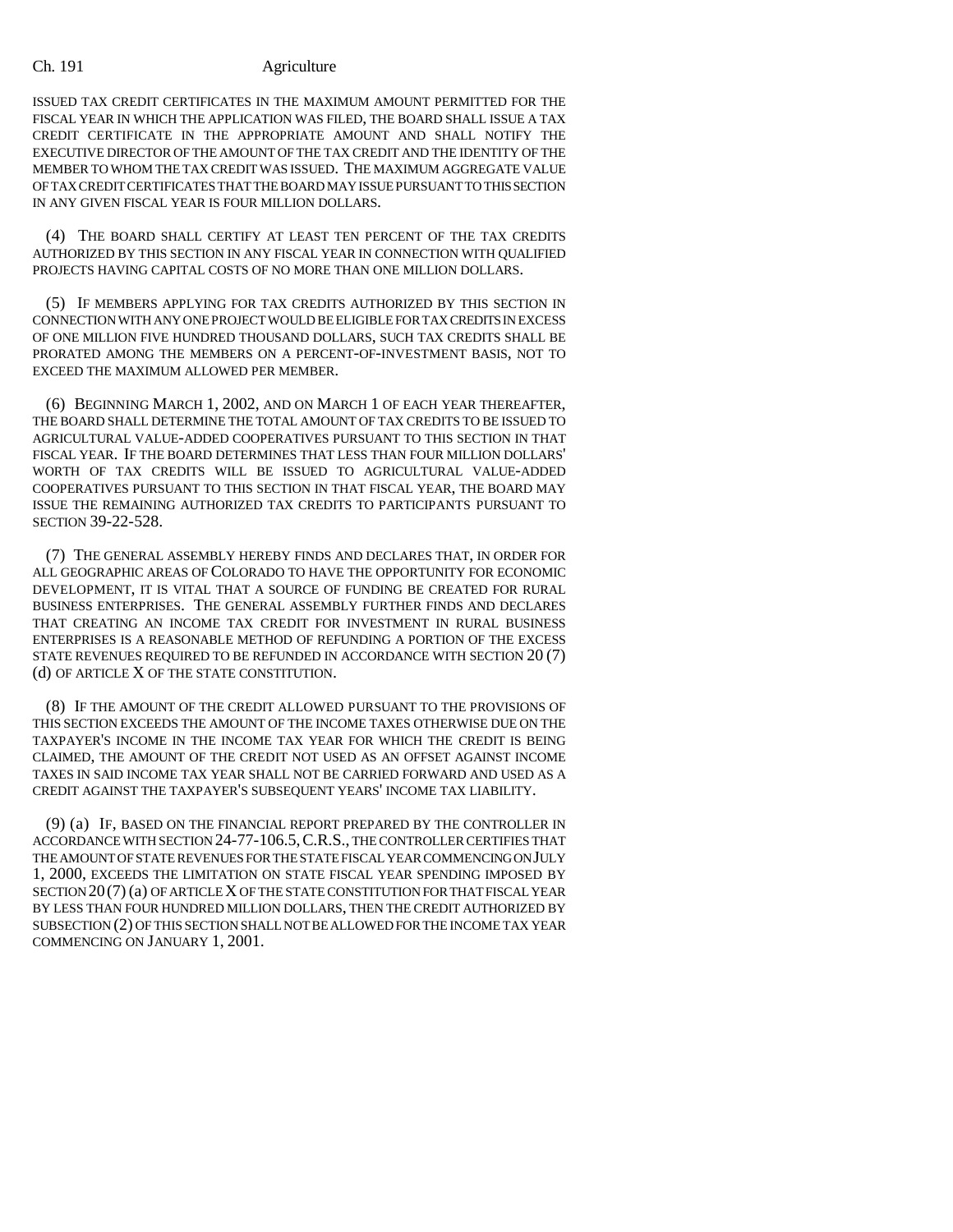### Agriculture Ch. 191

(b) IF, BASED ON THE FINANCIAL REPORT PREPARED BY THE CONTROLLER IN ACCORDANCE WITH SECTION 24-77-106.5,C.R.S., THE CONTROLLER CERTIFIES THAT THE AMOUNT OF STATE REVENUES FOR ANY STATE FISCAL YEAR COMMENCING ON OR AFTER JULY 1, 2001, EXCEEDS THE LIMITATION ON STATE FISCAL YEAR SPENDING IMPOSED BY SECTION 20 (7) (a) OF ARTICLE X OF THE STATE CONSTITUTION FOR THAT FISCAL YEAR BY LESS THAN FOUR HUNDRED MILLION DOLLARS, AS ADJUSTED PURSUANT TO PARAGRAPH (c) OF THIS SUBSECTION (9), THEN THE CREDIT AUTHORIZED BY SUBSECTION (2) OF THIS SECTION SHALL NOT BE ALLOWED FOR THE INCOME TAX YEAR IN WHICH SAID STATE FISCAL YEAR ENDED.

(c) NO LATER THAN OCTOBER 1 OF ANY GIVEN CALENDAR YEAR COMMENCING ON OR AFTER JANUARY 1,2002, THE EXECUTIVE DIRECTOR SHALL ANNUALLY ADJUST THE DOLLAR AMOUNT SPECIFIED IN PARAGRAPH (b) OF THIS SUBSECTION (9) TO REFLECT THE RATE OF GROWTH OF COLORADO PERSONAL INCOME FOR THE CALENDAR YEAR IMMEDIATELY PRECEDING THE CALENDAR YEAR IN WHICH SUCH ADJUSTMENT IS MADE. FOR PURPOSES OF THIS PARAGRAPH (c), "THE RATE OF GROWTH OF COLORADO PERSONAL INCOME" MEANS THE PERCENTAGE CHANGE BETWEEN THE MOST RECENT PUBLISHED ANNUAL ESTIMATE OF TOTAL PERSONAL INCOME FOR COLORADO, AS DEFINED AND OFFICIALLY REPORTED BY THE BUREAU OF ECONOMIC ANALYSIS IN THE UNITED STATES DEPARTMENT OF COMMERCE FOR THE CALENDAR YEAR IMMEDIATELY PRECEDING THE CALENDAR YEAR IN WHICH THE ADJUSTMENT IS MADE AND THE MOST RECENT PUBLISHED ANNUAL ESTIMATE OF TOTAL PERSONAL INCOME FOR COLORADO, AS DEFINED AND OFFICIALLY REPORTED BY THE BUREAU OF ECONOMIC ANALYSIS IN THE UNITED STATES DEPARTMENT OF COMMERCE FOR THE CALENDAR YEAR PRIOR TO THE CALENDAR YEAR IMMEDIATELY PRECEDING THE CALENDAR YEAR IN WHICH THE ADJUSTMENT IS MADE.

(d) UPON CALCULATING THE ADJUSTMENT OF SAID DOLLAR AMOUNT IN ACCORDANCE WITH PARAGRAPH (c) OF THIS SUBSECTION (9), THE EXECUTIVE DIRECTOR SHALL NOTIFY IN WRITING THE EXECUTIVE COMMITTEE OF THE LEGISLATIVE COUNCIL CREATED PURSUANT TO SECTION 2-3-301 (1), C.R.S., OF THE ADJUSTED DOLLAR AMOUNT AND THE BASIS FOR THE ADJUSTMENT. SUCH WRITTEN NOTIFICATION SHALL BE GIVEN WITHIN FIVE WORKING DAYS AFTER SUCH CALCULATION IS COMPLETED, BUT SUCH WRITTEN NOTIFICATION SHALL BE GIVEN NO LATER THAN OCTOBER 1 OF THE CALENDAR YEAR.

(e) IT IS THE FUNCTION OF THE EXECUTIVE COMMITTEE OF THE LEGISLATIVE COUNCIL TO REVIEW AND APPROVE OR DISAPPROVE SUCH ADJUSTMENT OF SAID DOLLAR AMOUNT WITHIN TWENTY DAYS AFTER RECEIPT OF SUCH WRITTEN NOTIFICATION FROM THE EXECUTIVE DIRECTOR. ANY ADJUSTMENT THAT IS NOT APPROVED OR DISAPPROVED BY THE EXECUTIVE COMMITTEE WITHIN SAID TWENTY DAYS SHALL BE AUTOMATICALLY APPROVED; EXCEPT THAT, IF WITHIN SAID TWENTY DAYS THE EXECUTIVE COMMITTEE SCHEDULES A HEARING ON SUCH ADJUSTMENT, SUCH AUTOMATIC APPROVAL SHALL NOT OCCUR UNLESS THE EXECUTIVE COMMITTEE DOES NOT APPROVE OR DISAPPROVE SUCH ADJUSTMENT AFTER THE CONCLUSION OF SUCH HEARING. ANY HEARING CONDUCTED BY THE EXECUTIVE COMMITTEE PURSUANT TO THIS PARAGRAPH (e) SHALL BE CONCLUDED NO LATER THAN TWENTY-FIVE DAYS AFTER RECEIPT OF SUCH WRITTEN NOTIFICATION FROM THE EXECUTIVE DIRECTOR.

(f) IF THE EXECUTIVE COMMITTEE OF THE LEGISLATIVE COUNCIL DISAPPROVES ANY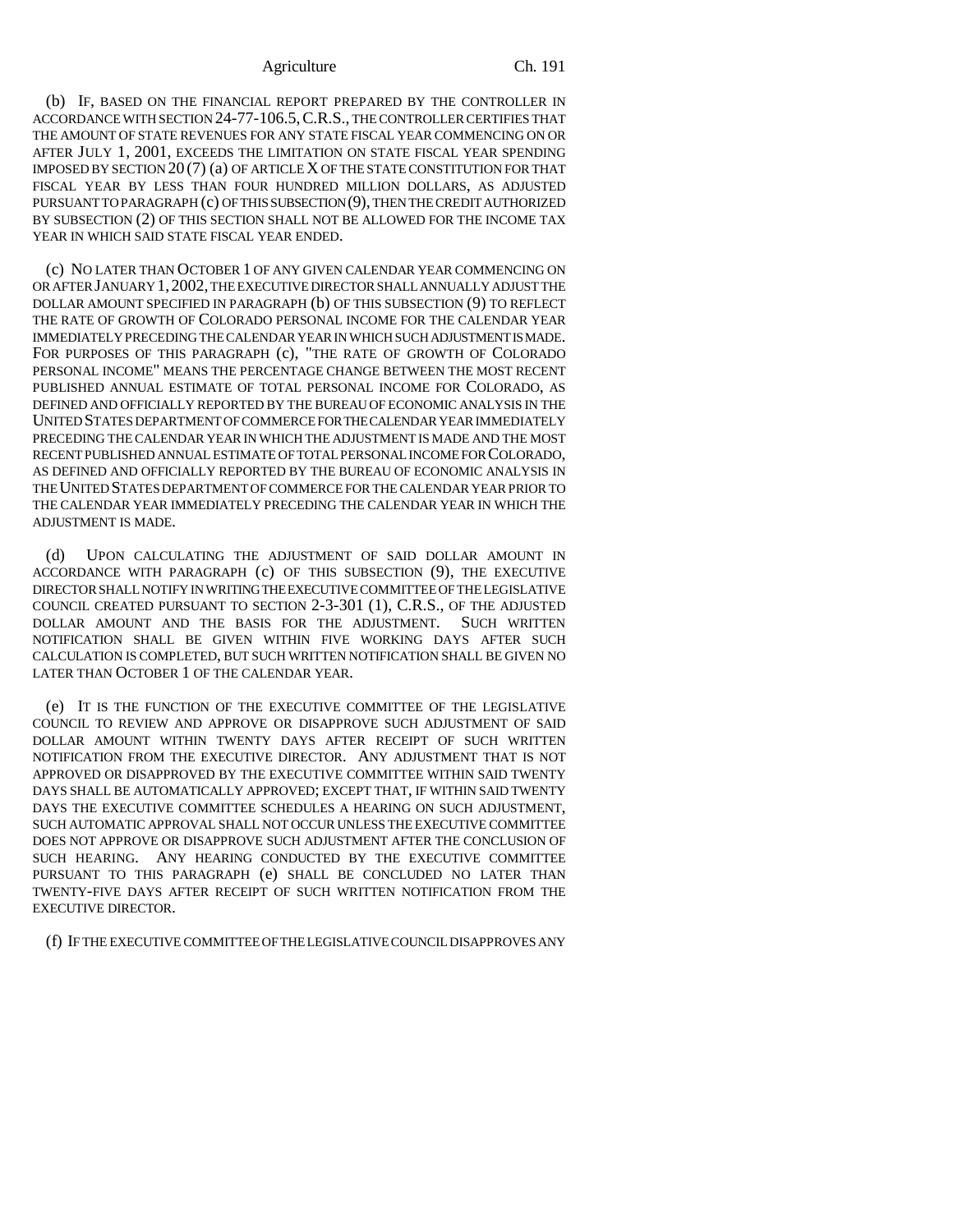ADJUSTMENT OF SAID DOLLAR AMOUNT CALCULATED BY THE EXECUTIVE DIRECTOR OF THE DEPARTMENT OF REVENUE PURSUANT TO THIS SUBSECTION (9), THE EXECUTIVE COMMITTEE SHALL SPECIFY SUCH ADJUSTED DOLLAR AMOUNT TO BE UTILIZED BY THE EXECUTIVE DIRECTOR. ANY ADJUSTED DOLLAR AMOUNT SPECIFIED BY THE EXECUTIVE COMMITTEE PURSUANT TO THIS PARAGRAPH (f) SHALL BE CALCULATED IN ACCORDANCE WITH THE PROVISIONS OF PARAGRAPH (c) OF THIS SUBSECTION (9).

(g) FOR THE PURPOSE OF DETERMINING WHETHER THE STATE INCOME TAX CREDIT AUTHORIZED BY THIS SECTION IS TO BE ALLOWED IN ANY GIVEN TAX YEAR, THE EXECUTIVE DIRECTOR SHALL NOT UTILIZE ANY ADJUSTED DOLLAR AMOUNT THAT HAS NOT BEEN APPROVED PURSUANT TO PARAGRAPH (e) OF THIS SUBSECTION (9) OR OTHERWISE SPECIFIED PURSUANT TO PARAGRAPH (f) OF THIS SUBSECTION (9).

(10) IF ONE OR MORE BALLOT QUESTIONS ARE SUBMITTED TO THE VOTERS AT A STATEWIDE ELECTION TO BE HELD IN NOVEMBER OF ANY CALENDAR YEAR COMMENCING ON OR AFTER JANUARY 1, 2001, THAT SEEK AUTHORIZATION FOR THE STATE TO RETAIN AND SPEND ALL OR ANY PORTION OF THE AMOUNT OF EXCESS STATE REVENUES FOR THE STATE FISCAL YEAR ENDING DURING SAID CALENDAR YEAR, THE EXECUTIVE DIRECTOR SHALL NOT DETERMINE WHETHER THE CREDIT AUTHORIZED BY SUBSECTION (2) OF THIS SECTION SHALL BE ALLOWED AND SHALL NOT PROMULGATE RULES CONCERNING THE ALLOWANCE OF SAID CREDIT UNTIL THE IMPACT OF THE RESULTS OF SAID ELECTION ON THE AMOUNT OF THE EXCESS STATE REVENUES TO BE REFUNDED IS ASCERTAINED.

(11) IN ADDITION TO ANY OTHER APPLICABLE LIMITATIONS STATED IN THIS SECTION OR IN PART 2 OF ARTICLE 75 OF TITLE 35, C.R.S., THE DOLLAR AMOUNT OF TAX CREDITS THAT MAY BE CLAIMED BY ANY TAXPAYER SHALL NOT EXCEED THE FOLLOWING:

(a) FOR INDIVIDUALS FILING FEDERAL INCOME TAX RETURNS AS MARRIED FILING SEPARATELY, FIFTY THOUSAND DOLLARS PER TAX YEAR, AND FOR THOSE FILING FEDERAL INCOME TAX RETURNS AS SINGLE OR MARRIED FILING JOINTLY, ONE HUNDRED THOUSAND DOLLARS PER TAX YEAR.

(b) FOR A CONTROLLED GROUP OF "C" CORPORATIONS, AS DEFINED IN 26 U.S.C. SEC. 1563(a), ONE HUNDRED THOUSAND DOLLARS PER TAX YEAR FOR THE ENTIRE AFFILIATED GROUP.

(c) FOR QUALIFIED SUBCHAPTER "S" SUBSIDIARIES AND PARENT CORPORATIONS THEREOF, AND FOR ALL LIMITED LIABILITY COMPANIES RELATED BY AT LEAST EIGHTY PERCENT OWNERSHIP, ONE HUNDRED THOUSAND DOLLARS PER TAX YEAR FOR ALL SUCH RELATED CORPORATIONS IN TOTAL.

(d) FOR ALL ENTITIES ELECTING PASS-THROUGH ENTITY STATUS FOR FEDERAL INCOME TAX PURPOSES, ONE HUNDRED THOUSAND DOLLARS PER TAX YEAR FOR EACH ENTITY THAT PASSES CREDIT THROUGH TO A PERSON SUBJECT TO INCOME TAX, SHARED BY THE TAXPAYER OWNERS ON THE SAME BASIS AS PROFITS AND LOSSES ARE SHARED.

**39-22-528. Tax credit for participation in agriculture value-added cash fund.** (1) AS USED IN THIS SECTION: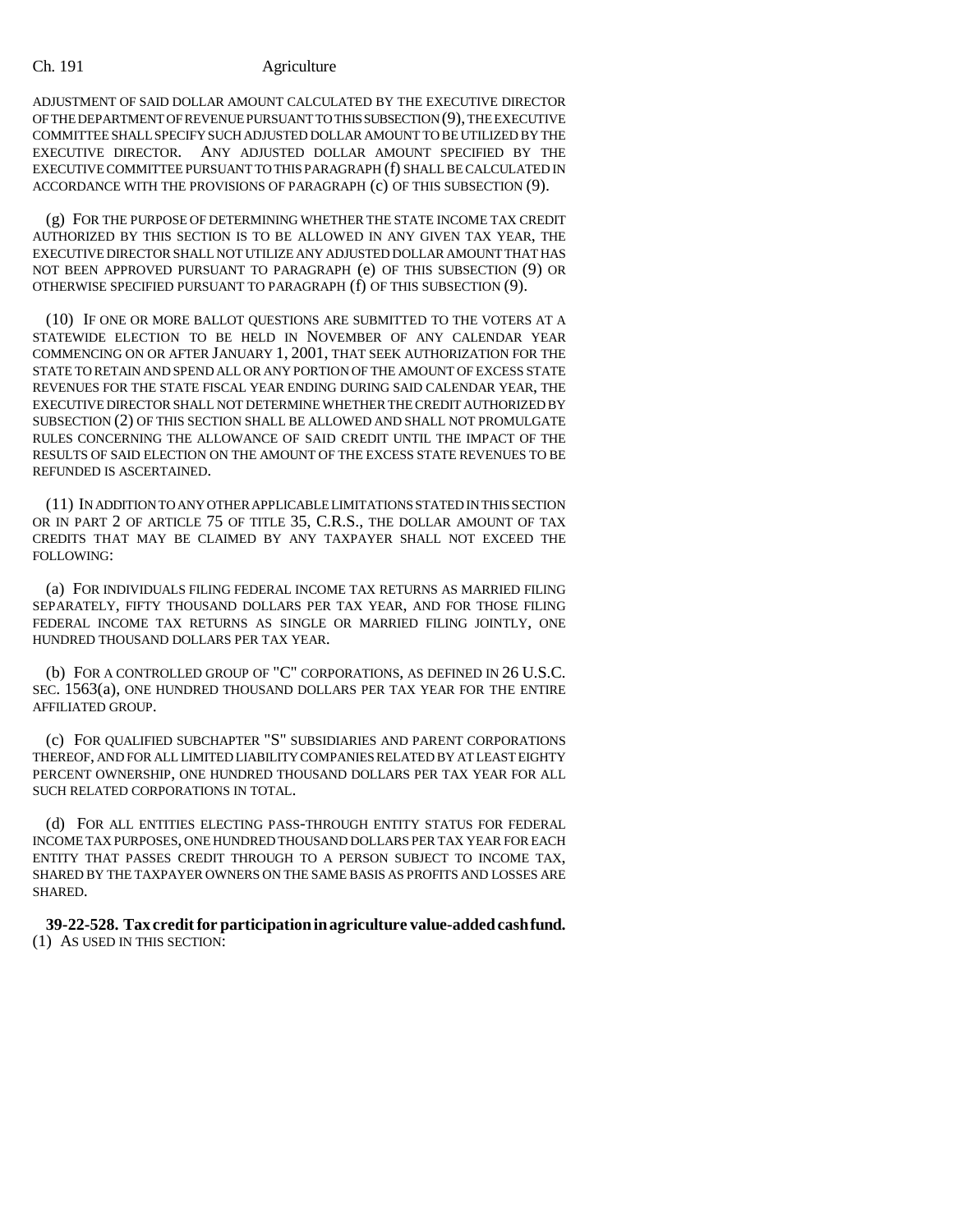(a) "BOARD" MEANS THE COLORADO AGRICULTURAL VALUE-ADDED DEVELOPMENT BOARD CREATED IN SECTION 35-75-203, C.R.S.

# (b) "PARTICIPANT" HAS THE MEANING SET FORTH IN SECTION 35-75-202(6),C.R.S.

(2) SUBJECT TO THE PROVISIONS OF SECTION 39-22-527 (6) AND THE PROVISIONS OF THIS SECTION, FOR ANY INCOME TAX YEAR COMMENCING ON OR AFTER JANUARY 1, 2001, IF, BASED ON THE FINANCIAL REPORT PREPARED BY THE CONTROLLER IN ACCORDANCE WITH SECTION 24-77-106.5,C.R.S., THE CONTROLLER CERTIFIES THAT THE AMOUNT OF STATE REVENUES FOR THE STATE FISCAL YEAR ENDING IN THAT INCOME TAX YEAR EXCEEDS THE LIMITATION ON STATE FISCAL YEAR SPENDING IMPOSED BY SECTION 20 (7) (a) OF ARTICLE X OF THE STATE CONSTITUTION AND THE VOTERS STATEWIDE EITHER HAVE NOT AUTHORIZED THE STATE TO RETAIN AND SPEND ALL OF THE EXCESS STATE REVENUES OR HAVE AUTHORIZED THE STATE TO RETAIN AND SPEND ONLY A PORTION OF THE EXCESS STATE REVENUES FOR THAT FISCAL YEAR, THERE SHALL BE ALLOWED TO EACH PARTICIPANT WHO HAS HAD AN APPLICATION FOR A TAX CREDIT APPROVED IN ACCORDANCE WITH SUBSECTION (3) OF THIS SECTION, A CREDIT WITH RESPECT TO THE INCOME TAXES IMPOSED BY THIS ARTICLE IN AN AMOUNT OF UP TO ONE HUNDRED PERCENT OF THE AMOUNT PAID BY THE PARTICIPANT TO THE BOARD. THE ISSUANCE OF SUCH TAX CREDIT SHALL BE SUBJECT TO THE APPROVAL OF THE BOARD. A PARTICIPANT WHO RECEIVES TAX CREDITS PURSUANT TO THIS SECTION MAY NOT BE A MEMBER, OWNER, INVESTOR, OR LENDER OF AN ELIGIBLE AGRICULTURAL VALUE-ADDED COOPERATIVE THAT RECEIVES FINANCIAL ASSISTANCE FROM THE BOARD EITHER AT THE TIME THE PAYMENT IS MADE OR FOR A PERIOD OF TWO YEARS THEREAFTER.

(3) TO QUALIFY FOR THE CREDIT PROVIDED BY THIS SECTION, A PARTICIPANT SHALL SUBMIT A TAX CREDIT CERTIFICATE WITH EACH INCOME TAX RETURN. APPLICATION FORMS FOR TAX CREDIT CERTIFICATES SHALL BE OBTAINED FROM THE BOARD. UPON RECEIVING A PROPERLY COMPLETED APPLICATION FORM FROM A PARTICIPANT, THE BOARD SHALL DETERMINE WHETHER THE PARTICIPANT HAS SATISFIED THE REQUIREMENTS FOR ALLOWANCE OF THE CREDIT AS SPECIFIED IN THIS SECTION, SECTION 35-75-204,C.R.S., AND SECTION 39-22-527(6), AND THE REQUIREMENTS OF THE BOARD. IF THE PARTICIPANT HAS SATISFIED SAID REQUIREMENTS AND THE BOARD HAS NOT ALREADY ISSUED TAX CREDIT CERTIFICATES IN THE MAXIMUM AMOUNT PERMITTED FOR THE FISCAL YEAR IN WHICH AN APPLICATION WAS FILED, THE BOARD SHALL ISSUE A TAX CREDIT CERTIFICATE IN THE APPROPRIATE AMOUNT AND SHALL NOTIFY THE EXECUTIVE DIRECTOR OF THE AMOUNT OF THE TAX CREDIT AND THE IDENTITY OF THE PARTICIPANT. THE MAXIMUM AGGREGATE VALUE OF TAX CREDIT CERTIFICATES THAT THE BOARD MAY ISSUE PURSUANT TO THIS SECTION AND SECTION 39-22-527 IN ANY GIVEN FISCAL YEAR IS FOUR MILLION DOLLARS.

(4) THE GENERAL ASSEMBLY HEREBY FINDS AND DECLARES THAT, IN ORDER FOR ALL GEOGRAPHIC AREAS OF COLORADO TO HAVE THE OPPORTUNITY FOR ECONOMIC DEVELOPMENT, IT IS VITAL THAT A SOURCE OF FUNDING BE CREATED FOR RURAL BUSINESS ENTERPRISES. THE GENERAL ASSEMBLY FURTHER FINDS AND DECLARES THAT CREATING AN INCOME TAX CREDIT FOR PARTICIPATION IN THE AGRICULTURE VALUE-ADDED CASH FUND IS A REASONABLE METHOD OF REFUNDING A PORTION OF THE EXCESS STATE REVENUES REQUIRED TO BE REFUNDED IN ACCORDANCE WITH SECTION 20 (7) (d) OF ARTICLE X OF THE STATE CONSTITUTION.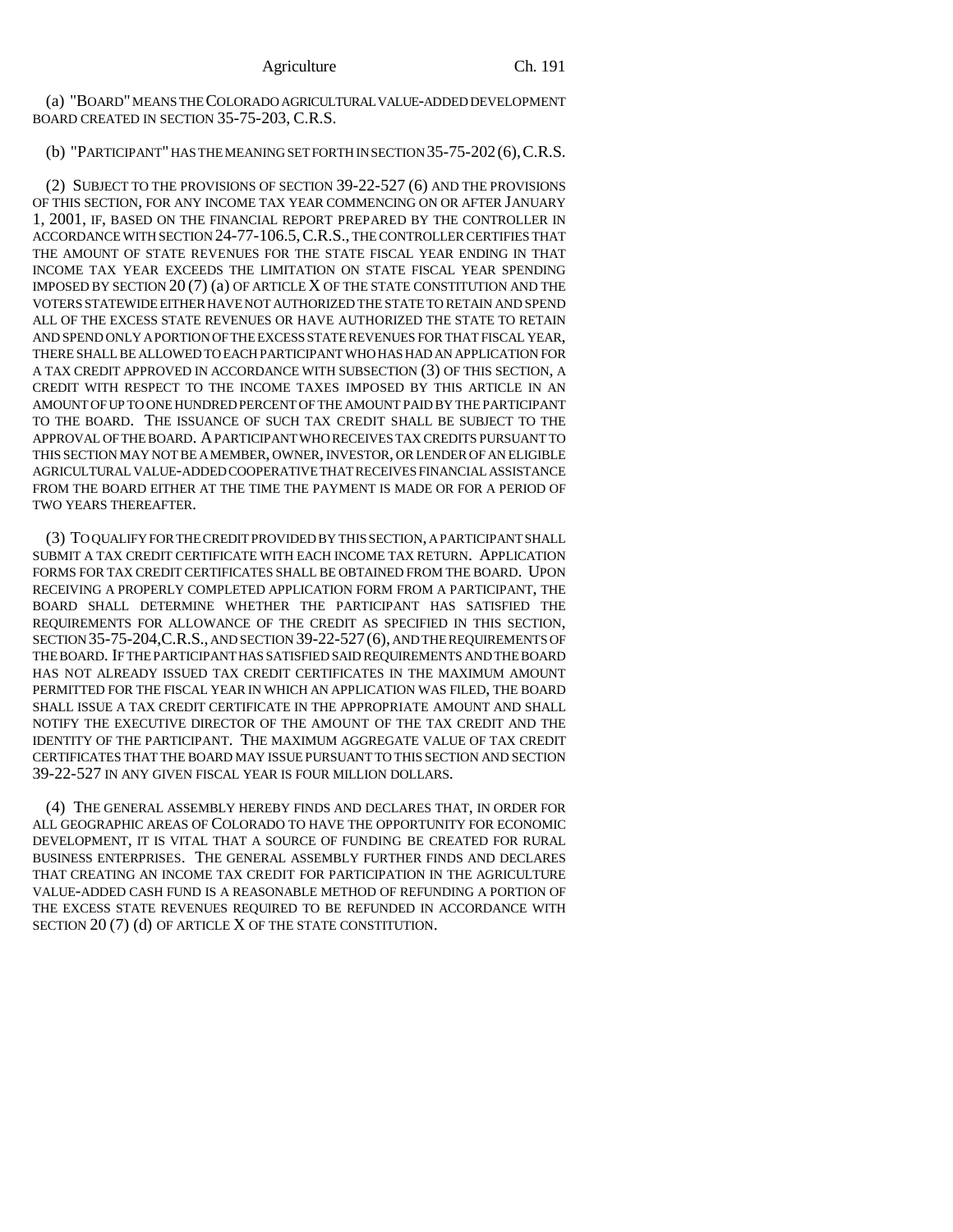(5) IF THE AMOUNT OF THE CREDIT ALLOWED PURSUANT TO THE PROVISIONS OF THIS SECTION EXCEEDS THE AMOUNT OF THE INCOME TAXES OTHERWISE DUE ON THE TAXPAYER'S INCOME IN THE INCOME TAX YEAR FOR WHICH THE CREDIT IS BEING CLAIMED, THE AMOUNT OF THE CREDIT NOT USED AS AN OFFSET AGAINST INCOME TAXES IN SAID INCOME TAX YEAR SHALL NOT BE CARRIED FORWARD AND USED AS A CREDIT AGAINST THE TAXPAYER'S SUBSEQUENT YEARS' INCOME TAX LIABILITY AND SHALL BE REFUNDED TO THE TAXPAYER.

(6) (a) IF, BASED ON THE FINANCIAL REPORT PREPARED BY THE CONTROLLER IN ACCORDANCE WITH SECTION 24-77-106.5,C.R.S., THE CONTROLLER CERTIFIES THAT THE AMOUNT OF STATE REVENUES FOR THE STATE FISCAL YEAR COMMENCING ON JULY 1, 2000, EXCEEDS THE LIMITATION ON STATE FISCAL YEAR SPENDING IMPOSED BY SECTION 20 (7) (a) OF ARTICLE X OF THE STATE CONSTITUTION FOR THAT FISCAL YEAR BY LESS THAN FOUR HUNDRED MILLION DOLLARS, THEN THE CREDIT AUTHORIZED BY SUBSECTION (2) OF THIS SECTION SHALL NOT BE ALLOWED FOR THE INCOME TAX YEAR COMMENCING ON JANUARY 1, 2001.

(b) IF, BASED ON THE FINANCIAL REPORT PREPARED BY THE CONTROLLER IN ACCORDANCE WITH SECTION 24-77-106.5,C.R.S., THE CONTROLLER CERTIFIES THAT THE AMOUNT OF STATE REVENUES FOR ANY STATE FISCAL YEAR COMMENCING ON OR AFTER JULY 1, 2001, EXCEEDS THE LIMITATION ON STATE FISCAL YEAR SPENDING IMPOSED BY SECTION 20 (7) (a) OF ARTICLE X OF THE STATE CONSTITUTION FOR THAT FISCAL YEAR BY LESS THAN FOUR HUNDRED MILLION DOLLARS, AS ADJUSTED PURSUANT TO PARAGRAPH (c) OF THIS SUBSECTION (6), THEN THE CREDIT AUTHORIZED BY SUBSECTION (2) OF THIS SECTION SHALL NOT BE ALLOWED FOR THE INCOME TAX YEAR IN WHICH SAID STATE FISCAL YEAR ENDED.

(c) NO LATER THAN OCTOBER 1 OF ANY GIVEN CALENDAR YEAR COMMENCING ON OR AFTER JANUARY 1,2002, THE EXECUTIVE DIRECTOR SHALL ANNUALLY ADJUST THE DOLLAR AMOUNT SPECIFIED IN PARAGRAPH (b) OF THIS SUBSECTION (6) TO REFLECT THE RATE OF GROWTH OF COLORADO PERSONAL INCOME FOR THE CALENDAR YEAR IMMEDIATELY PRECEDING THE CALENDAR YEAR IN WHICH SUCH ADJUSTMENT IS MADE. FOR PURPOSES OF THIS PARAGRAPH (c), "THE RATE OF GROWTH OF COLORADO PERSONAL INCOME" MEANS THE PERCENTAGE CHANGE BETWEEN THE MOST RECENT PUBLISHED ANNUAL ESTIMATE OF TOTAL PERSONAL INCOME FOR COLORADO, AS DEFINED AND OFFICIALLY REPORTED BY THE BUREAU OF ECONOMIC ANALYSIS IN THE UNITED STATES DEPARTMENT OF COMMERCE FOR THE CALENDAR YEAR IMMEDIATELY PRECEDING THE CALENDAR YEAR IN WHICH THE ADJUSTMENT IS MADE AND THE MOST RECENT PUBLISHED ANNUAL ESTIMATE OF TOTAL PERSONAL INCOME FOR COLORADO, AS DEFINED AND OFFICIALLY REPORTED BY THE BUREAU OF ECONOMIC ANALYSIS IN THE UNITED STATES DEPARTMENT OF COMMERCE FOR THE CALENDAR YEAR PRIOR TO THE CALENDAR YEAR IMMEDIATELY PRECEDING THE CALENDAR YEAR IN WHICH THE ADJUSTMENT IS MADE.

(d) UPON CALCULATING THE ADJUSTMENT OF SAID DOLLAR AMOUNT IN ACCORDANCE WITH PARAGRAPH (c) OF THIS SUBSECTION (6), THE EXECUTIVE DIRECTOR SHALL NOTIFY IN WRITING THE EXECUTIVE COMMITTEE OF THE LEGISLATIVE COUNCIL CREATED PURSUANT TO SECTION 2-3-301 (1), C.R.S., OF THE ADJUSTED DOLLAR AMOUNT AND THE BASIS FOR THE ADJUSTMENT. SUCH WRITTEN NOTIFICATION SHALL BE GIVEN WITHIN FIVE WORKING DAYS AFTER SUCH CALCULATION IS COMPLETED, BUT SUCH WRITTEN NOTIFICATION SHALL BE GIVEN NO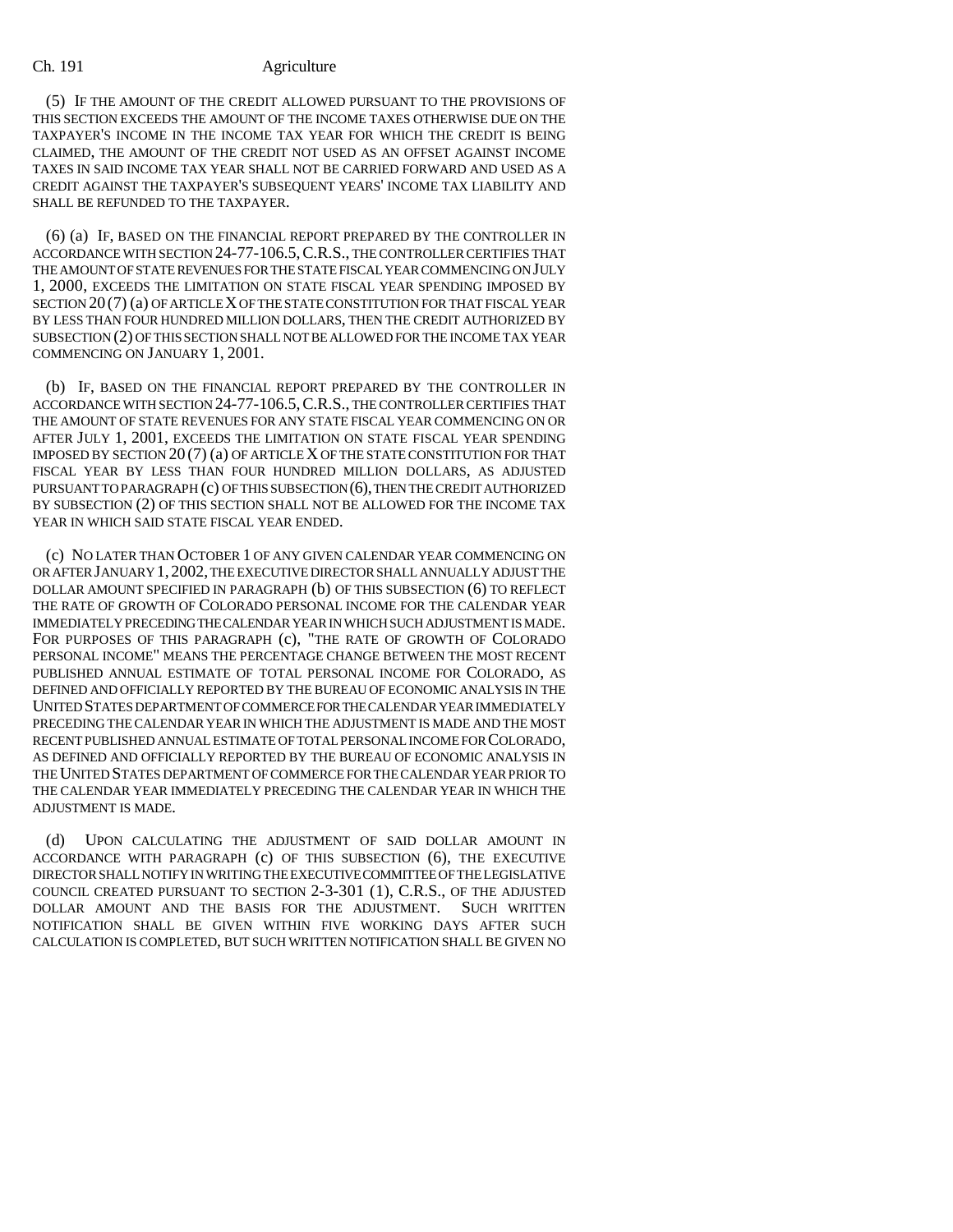### LATER THAN OCTOBER 1 OF THE CALENDAR YEAR.

(e) IT IS THE FUNCTION OF THE EXECUTIVE COMMITTEE OF THE LEGISLATIVE COUNCIL TO REVIEW AND APPROVE OR DISAPPROVE SUCH ADJUSTMENT OF SAID DOLLAR AMOUNT WITHIN TWENTY DAYS AFTER RECEIPT OF SUCH WRITTEN NOTIFICATION FROM THE EXECUTIVE DIRECTOR. ANY ADJUSTMENT THAT IS NOT APPROVED OR DISAPPROVED BY THE EXECUTIVE COMMITTEE WITHIN SAID TWENTY DAYS SHALL BE AUTOMATICALLY APPROVED; EXCEPT THAT, IF WITHIN SAID TWENTY DAYS THE EXECUTIVE COMMITTEE SCHEDULES A HEARING ON SUCH ADJUSTMENT, SUCH AUTOMATIC APPROVAL SHALL NOT OCCUR UNLESS THE EXECUTIVE COMMITTEE DOES NOT APPROVE OR DISAPPROVE SUCH ADJUSTMENT AFTER THE CONCLUSION OF SUCH HEARING. ANY HEARING CONDUCTED BY THE EXECUTIVE COMMITTEE PURSUANT TO THIS PARAGRAPH (e) SHALL BE CONCLUDED NO LATER THAN TWENTY-FIVE DAYS AFTER RECEIPT OF SUCH WRITTEN NOTIFICATION FROM THE EXECUTIVE DIRECTOR.

(f) IF THE EXECUTIVE COMMITTEE OF THE LEGISLATIVE COUNCIL DISAPPROVES ANY ADJUSTMENT OF SAID DOLLAR AMOUNT CALCULATED BY THE EXECUTIVE DIRECTOR OF THE DEPARTMENT OF REVENUE PURSUANT TO THIS SUBSECTION (6), THE EXECUTIVE COMMITTEE SHALL SPECIFY SUCH ADJUSTED DOLLAR AMOUNT TO BE UTILIZED BY THE EXECUTIVE DIRECTOR. ANY ADJUSTED DOLLAR AMOUNT SPECIFIED BY THE EXECUTIVE COMMITTEE PURSUANT TO THIS PARAGRAPH (f) SHALL BE CALCULATED IN ACCORDANCE WITH THE PROVISIONS OF PARAGRAPH (c) OF THIS SUBSECTION (6).

(g) FOR THE PURPOSE OF DETERMINING WHETHER THE STATE INCOME TAX CREDIT AUTHORIZED BY THIS SECTION IS TO BE ALLOWED IN ANY GIVEN TAX YEAR, THE EXECUTIVE DIRECTOR SHALL NOT UTILIZE ANY ADJUSTED DOLLAR AMOUNT THAT HAS NOT BEEN APPROVED PURSUANT TO PARAGRAPH (e) OF THIS SUBSECTION (6) OR OTHERWISE SPECIFIED PURSUANT TO PARAGRAPH (f) OF THIS SUBSECTION (6).

(7) IF ONE OR MORE BALLOT QUESTIONS ARE SUBMITTED TO THE VOTERS AT A STATEWIDE ELECTION TO BE HELD IN NOVEMBER OF ANY CALENDAR YEAR COMMENCING ON OR AFTER JANUARY 1, 2001, THAT SEEK AUTHORIZATION FOR THE STATE TO RETAIN AND SPEND ALL OR ANY PORTION OF THE AMOUNT OF EXCESS STATE REVENUES FOR THE STATE FISCAL YEAR ENDING DURING SAID CALENDAR YEAR, THE EXECUTIVE DIRECTOR SHALL NOT DETERMINE WHETHER THE CREDIT AUTHORIZED BY SUBSECTION (2) OF THIS SECTION SHALL BE ALLOWED AND SHALL NOT PROMULGATE RULES CONCERNING THE ALLOWANCE OF SAID CREDIT UNTIL THE IMPACT OF THE RESULTS OF SAID ELECTION ON THE AMOUNT OF THE EXCESS STATE REVENUES TO BE REFUNDED IS ASCERTAINED.

(8) IN ADDITION TO ANY OTHER APPLICABLE LIMITATIONS STATED IN THIS SECTION, IN SECTION 39-22-527 (6), OR IN PART 2 OF ARTICLE 75 OF TITLE 35, C.R.S., THE DOLLAR AMOUNT OF TAX CREDITS THAT MAY BE CLAIMED BY ANY TAXPAYER SHALL NOT EXCEED THE FOLLOWING:

(a) FOR INDIVIDUALS FILING FEDERAL INCOME TAX RETURNS AS MARRIED FILING SEPARATELY, FIFTY THOUSAND DOLLARS PER TAX YEAR, AND FOR THOSE FILING FEDERAL INCOME TAX RETURNS AS SINGLE OR MARRIED FILING JOINTLY, ONE HUNDRED THOUSAND DOLLARS PER TAX YEAR.